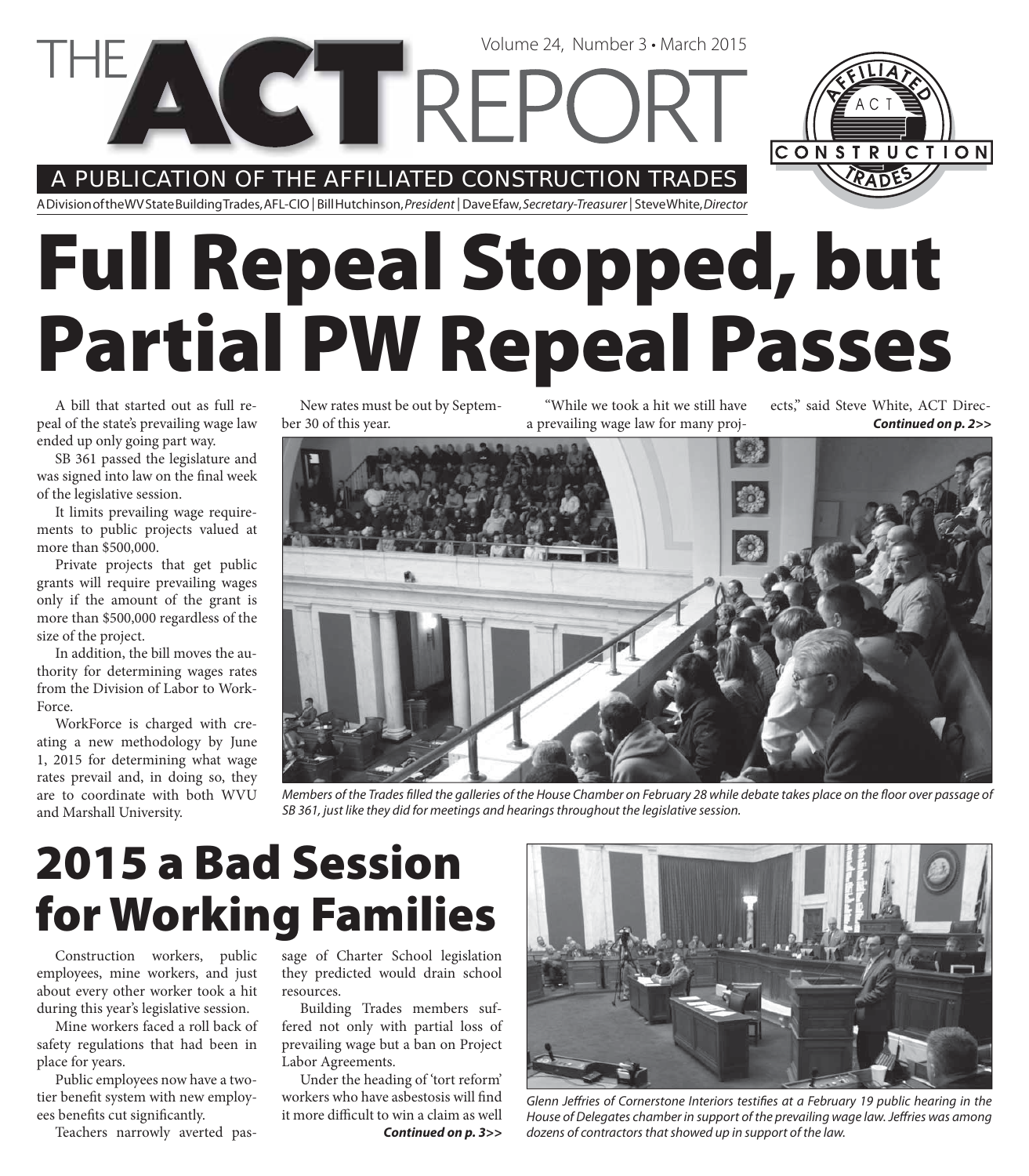### *Full Repeal Stopped*

tor.

"And we avoided full repeal only because of the involvement of members and contractors."

White pointed out that thousands of contacts with legislators were made through direct visits, emails, phone calls and letters.

During critical meetings the committee rooms were always full of members with crowds forming in the hallways as well.

Those attending a rally called by Senate Minority Leader Jeff Kessler (D-Marshall) on Presidents Day were mostly from the Trades and numbered in the thousands.

That stunned many political ob-

servers because the weather was one of the worst days of the winter.

Hundreds showed up during the public hearing held in the House Chamber where more than a dozen contractors testified against the repeal bill and in support of prevailing wage.

Again, during a House Government Organization Committee meeting and during the floor debate on a Saturday in the House, members packed the chamber.

ACT also ran TV and newspaper ads to support the prevailing wage law.

In addition, a study was commissioned that showed how schools built

#### in West Virginia under the prevail-

ing wage law were more cost effective than those built in states without prevailing wage like North Carolina and Virginia.

The report estimated the state would lose between \$55 million and \$84 million per year from lost wages and taxes if the prevailing wage law was repealed.

The huge effort to stop repeal was

**Continued from Page 1 Continued from Page 1** peal only because of the involvement of members and contractors."

**Steve White**

Director, Affiliated Construction Trades effective but not enough to prevent the serious and harmful changes made by the legislature.

"We won't know the full extent of the damage until we see the new methodology. But it is clear there will be cuts in many parts of the state because of the high thresh-

old," said White. ■

### **Infrastructure Investment Would Pay Big Dividends**

West Virginia could give its economy a tremendous boost statewide and help one of the sectors hardest hit by the Great Recession by increasing its annual spending on highways and bridges by \$500 million, according to a report conducted by the American Road & Transportation Builders Association (ARTBA) in Washington, D.C.

The report found increased construction activity would boost the entire state economy while the improvements to West Virginia's transportation network would provide long-term benefits including increased safety, lower operating costs for businesses, reduced congestion and an increase in mobility and efficiency.

According to the report, such a sustained increase in the state's investment in its infrastructure would generate nearly \$1 billion in additional economic output, boost state and local tax revenues by nearly \$50 million, support or create an additional 9,630 jobs and increase market access for West Virginia businesses.

The state's infrastructure needs the investment, desperately. Twenty-eight percent of West Virginia's 10,433 miles of roadway need major repairs or replacement. More than one-third of the state's bridges are structurally deficient or functionally obsolete.

According to the Federal Highway Administration, West Virginia bridges need \$2.6 billion in repair work.

The investment would also help the workers most hurt by the Great Recession. Construction employment took a huge hit with that recession, and has not fully recovered more than five years after its official end.

In November 2014, construction employment in the state was down 23 percent compared to pre-recession levels. West Virginia has many qualified construction workers ready to get back to work.

But this investment wouldn't just get construction workers back on the job.

According to the report, industries from retail to manufacturing to health care and more would see significant boosts in employment as a result of this investment.

A full copy of the study can be found at http://www.cawv.org

#### Tell Your Legislators... **SENATE BILL 361 IS BROKEN, BUT WE CAN FIX IT!**

Hundreds of West Virginia contractors employ thousands of local workers across our state. Now these job creators and their workers face an uncertain future.

In its current form, Senate Bill 361 would put hundreds of West Virginia contractors out of business and kill thousands of jobs local jobs that generate millions of dollars in tax revenue and support West Virginia **businesses** 

Senate Bill 361 is broken, but we can fix it! Tell your legislators to work together to save West Virginia jobs. FIX SENATE BILL 361.



This ad ran in the Charleston papers during the legislative session.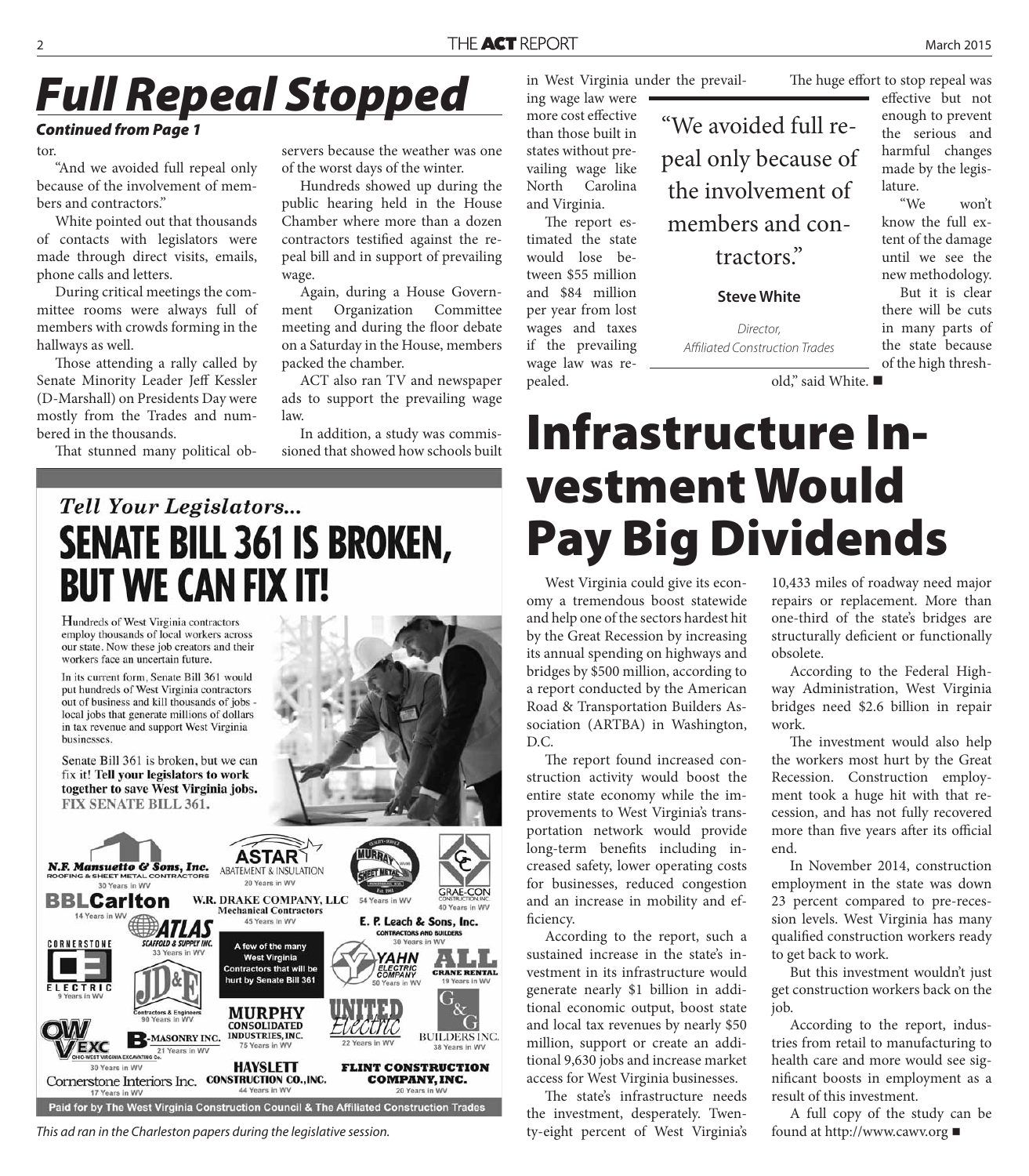#### **New Gas Fired Power Plants Proposed** *Brooke and Harrison Counties*

The developers of the Moundsville Power project are looking at additional sites in West Virginia for more gas-fired power plants.

Both Brooke and Harrison County Commissions have entered into preliminary agreements for projects in their counties.

However the projects are still in a very early stage of development, the decision to go forward or not is still months away.

"Both sites have strong fundamentals," said Jon Williams, one of the partners in Energy Solutions Consortium. "If there are one hundred steps to take, we have taken the first."

Energy Solutions Consortium is made up of Williams, John Black and members of the Dorn family, the same principals behind Moundsville Power LLC.

The Brooke County site could hold two separate power plants side-byside. Located at the former Wheeling Corrugating Plant in Beech Bottom

the site is adjacent to two interconnects with the grid – at 345 KV and 138 KV.

So the project – if built – could be much bigger than the Moundsville plant which is slated to have a 549 megawatt capacity.

"At this stage we don't know the capacity that would work because we have to communicate with those who regulate the grid and see what kind of power is needed," said Williams.

The grid operators, known as PJM, look at power needs every six months and will next go through proposals received through the end of April.

PJM Interconnection is a regional transmission organization that coordinates the movement of wholesale electricity in all or parts of Delaware, Illinois, Indiana, Kentucky, Maryland, Michigan, New Jersey, North Carolina, Ohio, Pennsylvania, Tennessee, Virginia, West Virginia and the District of Columbia.

Acting as a neutral, independent

#### **Apprentice Painters Learn Labor History**



Apprentice painter and glazier members of Painters District Council 53 attend a Labor History class taught by WVU Institute for Labor Studies and Research Professor Sam White.

The class took place at the Painters training center in Weston in early March.

party, PJM operates a competitive wholesale electricity market and manages the high-voltage electricity grid to ensure reliability for more than 61 million people.

"We don't want to raise expectations at this point but we are working hard and should know more in the next 100 days or so," said Williams.

In Harrison County the proposed location would be near Clarksburg where abundant dry-gas from Marcellus Shale wells can be found.

According to Williams the Harrison project would be very similar to the Moundsville project in size.

Williams is careful to emphasize both projects are in a very early stage of development and there are many

#### *Bad Session*

#### *Continued from Page 1*

as workers who are hurt on the job through 'deliberate intent.'

Fortunately a bill to impose the so-called Right-to-Work law which forbids unions and companies to include dues requirements in contracts failed to advance.

However leaders of the House and Senate have asked for an economic impact study from WVU in an apparent attempt to promote Right-to-Work for next year's legislative sesreasons that they may never be built. Working with PJM is just one of many steps needed to get a project developed.

Getting environmental permits, approval from the state Public Service Commission, doing wildlife and archeological studies, getting interconnect arrangements with transmission companies, and finding financers are among a long list of tasks.

Ultimately the project will need to find buyers of the power since it will be a wholesale seller rather than a commercial seller.

According to Williams the Moundsville Power project is on schedule and should begin by the end of this year.

sion.

A bill to increase campaign contribution limits to \$50,000 per candidate, per election also failed to pass.

"This was not a good session for working families," said Kenny Perdue, President of the WV AFL-CIO.

"During the election we heard a lot about jobs but during the session all we got was wage cuts, safety cuts, benefit cuts and legal protection  $cuts.$ "



Trades members crowd the hall and meeting room of the House Government Organizations Committee while the prevailing wage repeal bill SB 361 was being discussed on February 25.